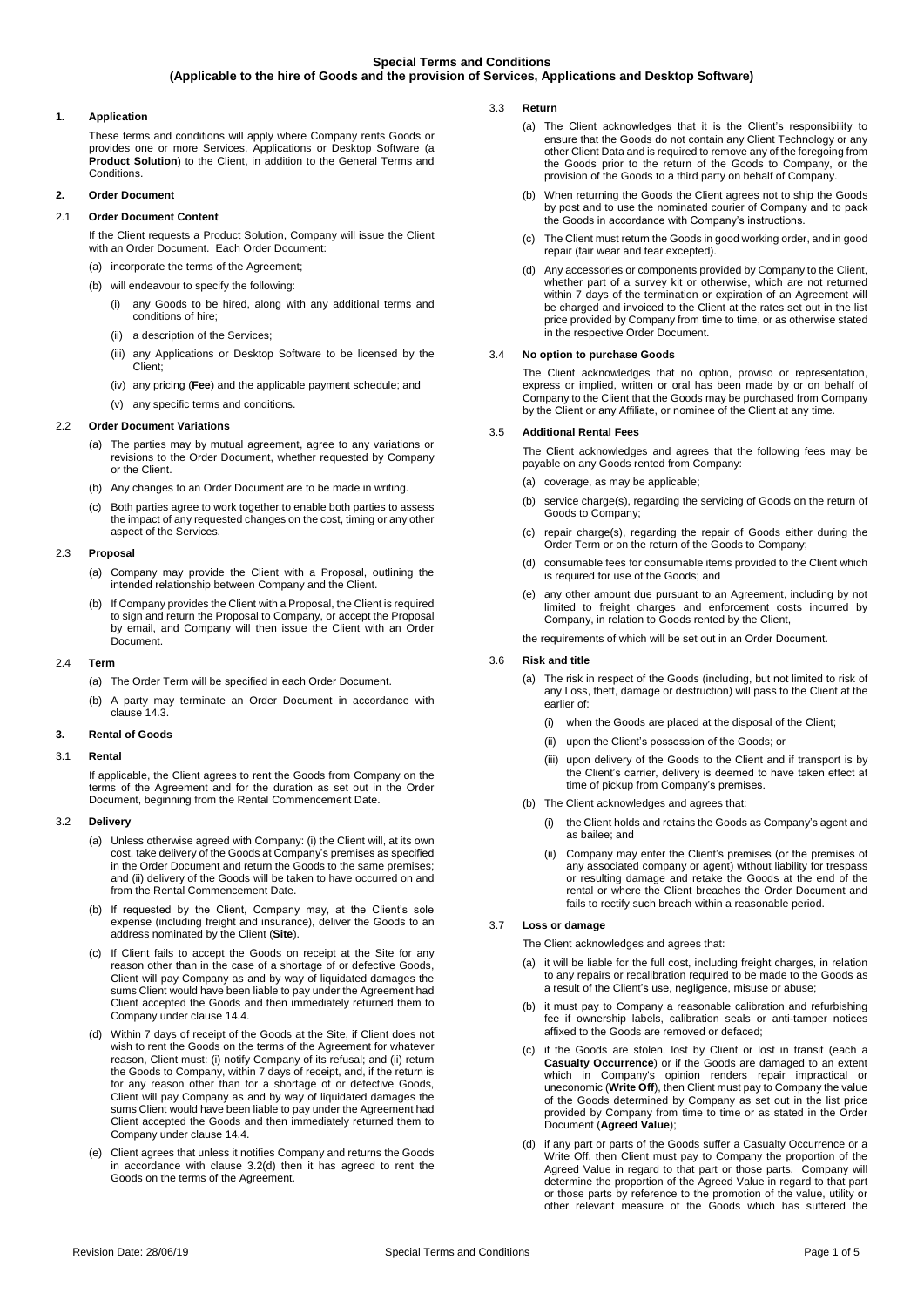Casualty Occurrence or Write Off and will inform Client in writing of the basis of its calculation;

- <span id="page-1-0"></span>(e) if the Goods are damaged (excluding normal wear and tear) but are not a Write Off, then Client will indemnify Company for all loss and damage caused, including but not limited to the costs of ensuring that the Goods are restored to a condition satisfactory to Company;
- (f) the amount required to be paid under clauses  $3.7(c)$ ,  $3.7(d)$  or  $3.7(e)$ must be paid by Client to Company on the next payment date after the Casualty Occurrence or Write Off or the last day of the Order Term, whichever occurs first;
- <span id="page-1-1"></span>(g) upon payment of the Agreed Value as required under clause[s 3.7\(c\)](#page-0-1) o[r 3.7\(d\)](#page-0-2) the Agreement will terminate in respect of the Goods or the part or parts of the Goods which suffered the Casualty Occurrence or Write Off. The Agreement will continue in respect of the remainder of the Goods (if any) at a revised rent calculated by Company having regard to the proportion of the value, utility or other relevant measure of the Goods which has not suffered the Casualty Occurrence or Write Off. The revised rent will be advised by Company to Client in writing.
- (h) any termination of the Agreement under clause [3.7\(g\)](#page-1-1) will not prejudice any right or remedy of Company in respect of any antecedent breach by Client under the Agreement;
- (i) if the Goods are damaged or lost, Client must continue to pay the Fees until the Goods have been repaired or the Agreed Value is paid by the Client; and
- <span id="page-1-6"></span>if the Goods are damaged or lost, Client must: (i) notify Company within 7 days of such loss and damage occurring, and in the event of full loss, give details of all or any action taken to recover the Goods and actions taken to report the loss including the filing of a police report (as the case may be); and (ii) return to Company within 7 days any accessories to the Goods lost or damaged, otherwise Company shall be entitled to invoice Client for the accessories at the list price published by Company in accordance with claus[e 3.3\(d\).](#page-0-3)

This clause will not apply to the extent the loss or damage is covered by claus[e 4.](#page-1-2)

#### 3.8 **Insurance**

The Client acknowledges and agrees that the Client may be required to hold and maintain insurance coverage in respect of the Goods.

#### <span id="page-1-2"></span>**4. Coverage**

Where the Client is renting any Goods (including any accessories) from the Company, the Client may elect to pay a cover charge to cover against the risk of loss or damage to the Goods during the term of rental, subject to the terms and conditions set out [here](https://www.imdexlimited.com/media/home/Coverage-Summary-September-2018.pdf) or as otherwise provided by Company to the Client.

### **5. Services**

#### 5.1 **Services**

- (a) If requested, Company agrees to provide the Services to the Client in accordance with the terms of the Agreement and as otherwise set out in the respective Order Document.
- (b) Company agrees to provide the Services to the Client at the Site(s), as set out in the Order Document.

#### 5.2 **Relationship**

The parties' relationship is one of principal and independent contractor, not employer and employee, agency or partnership.

#### 5.3 **Scope**

- (a) The parties agree that the precise scope of the Services provided by Company will be as set out in the respective Order Document.
- (b) If the Client wishes to add any additional Services it must enter into a separate Order Document in relation to those Services.
- (c) Subject to any terms that may be set out in the Order Document, Company is not subject to the direction or control of the Client as to the manner in which the Services are completed.

#### 5.4 **Outside Scope**

Any services provided to the Client by Company which are not expressly included in the Services (**Additional Services**) and have not been included in the Fee, will be charged to the Client in accordance with Company's Rate Card, unless otherwise agreed to by the parties in writing

#### 5.5 **Subcontractors**

Company can delegate the performance of any of the Services to any of its subcontractors, at its discretion, provided that it contractually obliges those subcontractors to confidentiality obligations which are at least as onerous as the obligations of confidentiality in clause [10.3](#page-2-2) and the Company remains liable to the Client for the performance of the Services.

#### 5.6 **Service limitations**

The Client acknowledges and agrees that:

- (a) Company's ability, and obligation, to provide the Services is subject to the Client complying with its obligations under claus[e 8.1](#page-1-3) and any other limitation or exclusion set out in the Agreement;
- (b) unless otherwise agreed in writing, the cost of consumables replacement parts, hardware, software, network upgrades and any associated services are outside the scope of the Services and are the full responsibility of the Client;
- (c) unless otherwise agreed in writing, any server upgrades, network device maintenance and upgrades and software maintenance and upgrades are outside the scope of the Services;
- (d) Company cannot promise that the Services will be uninterrupted, error-free, or completely secure; and
- (e) there are risks inherent in internet connectivity that could result in the loss of the Client's privacy, Confidential Information and property.

## 5.7 **Access**

Company may access and use Client Data for the purposes of testing and developing the Services, provided that it is on anonymous basis and not attributable to Client. Company may access and use Client Data for the purposes of providing assistance and support services to the Client.

#### **6. Applications and Desktop Software**

- (a) If applicable, Company grants to the Client a licence to certain Applications or Desktop Software the details of which will be set out in an Order Document.
- (b) The Client acknowledges and agrees that the Applications and Desktop Software may be subject to additional terms and conditions, and the Client must comply with those terms and conditions notified to it from time to time (including, but not limited to, the terms and conditions of terms of insurance in respect of the Goods and Third Party Licenses).
- (c) Applications may be provided to the Client as a service via an internet portal accessible application using login details applicable to the Licensee. The Client agrees to treat those login details as Confidential Information.

## **7. Third Party Content**

The Client acknowledges and agrees that:

- (a) Third Party Content may be utilised in connection with an Agreement (including as part of the Applications, the Desktop Software, the Services or the Additional Services);
- (b) Third Party Content may be subject to Third Party Licences;
- (c) it must fully comply with the terms and conditions of all Third Party Licences notified to the Client from time to time; and
- (d) Company has no control over the content or performance of any Third Party Content.

## **8. Obligations and covenants**

#### <span id="page-1-3"></span>8.1 **General obligations and covenants**

The Client must, and must ensure its Personnel, in addition to any other Client obligations set out in the applicable Order Document):

- (a) provide Company with all reasonable information and access to its premises, Sites, computer and network systems in order for Company to provide the Services in accordance with the terms of the Agreement;
- (b) if required, provide adequate conditions for Company's personnel at the Client's premises and Sites, including, but not limited to, workspaces, heating, lighting, ventilations, electric current and outlets, internet and long-distance telephone access;
- (c) promptly notify Company of any event or incidents that is likely to or will impact on the provision of the Services or any other obligation of Company (including but not limited to any Exceptional Circumstances);
- <span id="page-1-4"></span>(d) hold all licenses and authorisations (including import, export and radiation source licences) required by Law anywhere in the world where the Client imports, possesses or uses the Goods, Applications or Desktop Software;
- <span id="page-1-5"></span>(e) if applicable, at all times keep and maintain the Goods properly serviced, in proper working order and condition, including but not limited to regular required maintenance of any diesel engines and lubrication to bearings and ensure that records are maintained for the operational time of the Goods and make those records available to Company within 2 days of receiving a request to do so;
- (f) keep the Goods at the premises authorised by Company unless written permission has been obtained from Company to relocate the Goods elsewhere;
- (g) use the Goods, Applications and Desktop Software carefully and properly and comply in all respects with the instructions and recommendations of Company;
- (h) permit Company and its Personnel, to enter the premises of the Client at all reasonable times in order to inspect the Goods;
- (i) keep the Goods in a safe place;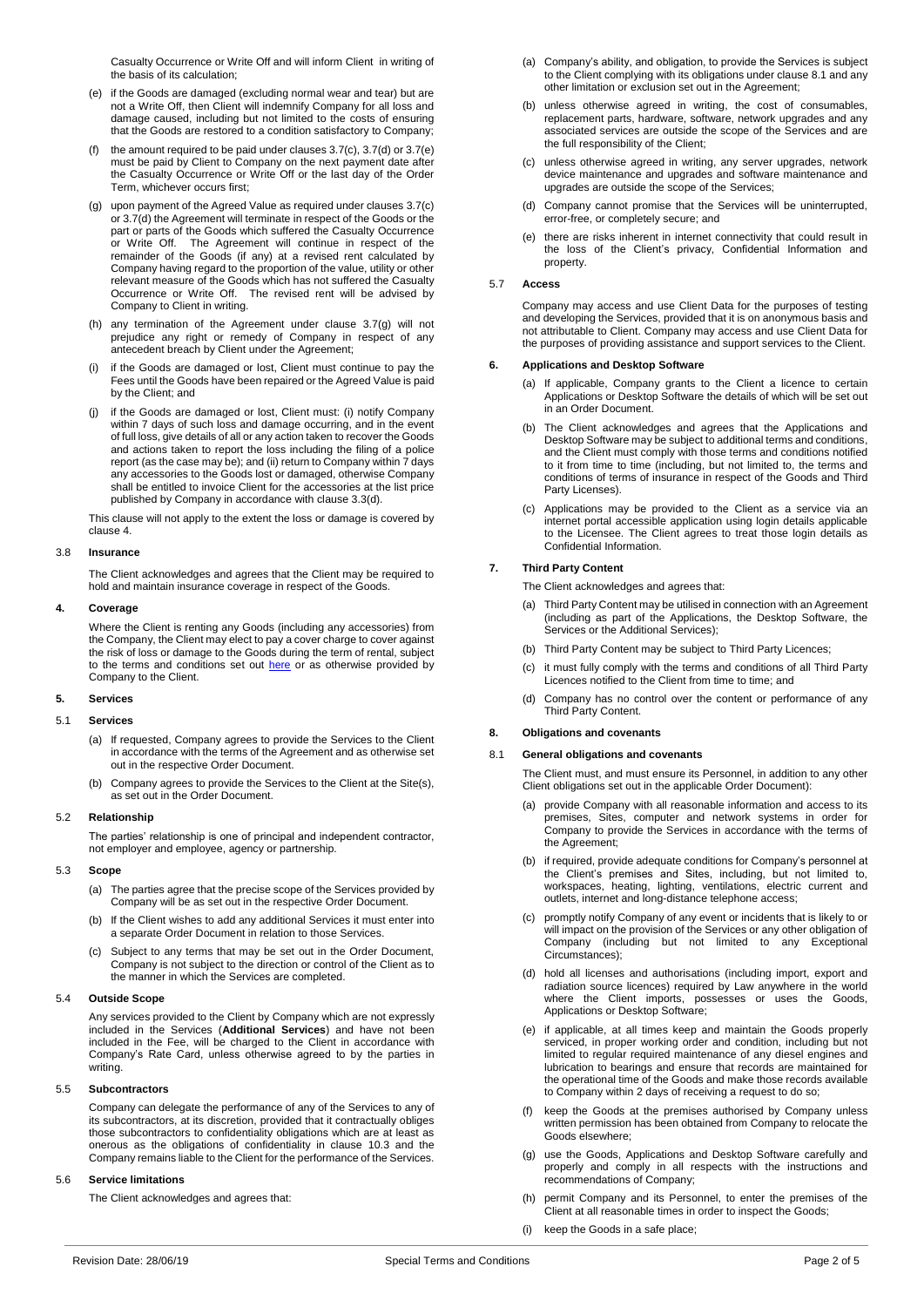- (j) not modify or repair the Goods, Applications or Desktop Software without written consent from Company;
- (k) not use the Goods, Applications or Desktop Software for any illegal purpose and must comply in all respects with all applicable Laws reasonably necessary for the safe and lawful operation of the Goods, Applications and Desktop Software;
- (l) not place, or allow to be placed, on the Goods any plates or marks that are inconsistent with the ownership of Company;
- (m) notify any person seizing or claiming an interest in the Goods of the ownership of Company and must give immediate written notice to Company of such seizure or claim;
- (n) not without Company's prior written consent: (i) agree, attempt, offer or purport to sell, assign, sublet, lend, pledge, mortgage, let on hire or otherwise part with or attempt to part with the personal possession of or otherwise deal with the Goods; or (ii) allow any encumbrance, charge or lien of any kind to arise or remain on the Goods or any part of the Goods; or (iii) conceal or alter the Goods or make any addition to the Goods except as requested by Company;
- (o) promptly notify Company of any event that is likely to or will impact on the condition or operation of the Goods or the provision of the Services, Applications or Desktop Software;
- (p) take sole responsibility for Client Data including back-ups; and
- (q) comply with any reasonable direction of Company in relation to the Agreement.

### 8.2 **Acknowledgement on Outputs**

The Client must acknowledge on all Outputs (and any accompanying documentation) that:

- (a) such Outputs are confidential; and
- (b) Company will not be liable in any way for any Loss arising from any error, inaccuracy, incompleteness or other defect in the Outputs.

### <span id="page-2-3"></span>**9. Fee and Payment**

### 9.1 **Payment**

The Client agrees to pay Company all Fees under the Agreement.

#### 9.2 **Expenses**

The Client acknowledges and agrees that, in addition to the Fees, the Client may be required to pay for any expenses incurred by Company including but not limited to reasonable travel, including flights, and accommodation expenses, as set out in the Order Document. Company agrees to provide the Client with a copy of such expenses, on request.

#### <span id="page-2-5"></span>9.3 **Late or non payment of invoices**

If the Client defaults in paying an invoiced amount or any amount otherwise due and owing from the Client to Company and fails to rectify such default within 14 days of receiving a notice from the Company to do so, Company may do any one or more of the following:

- (a) request the return of the Goods or enter the premises of the Client to collect the Goods (as otherwise provided by clause [14.5\);](#page-3-0)
- (b) restrict or suspend the provision of the Services, Applications or Desktop Software; or
- (c) terminate the Agreement or all applicable Agreements.

#### 9.4 **Obligation to pay not affected by licensing and training**

The Client acknowledges and agrees that all licenses, authorisations and training in relation to Goods, Applications and Desktop Software are the sole responsibility of the Client and that the Fee must be paid to Company under the terms of this clause [9](#page-2-3) even if the Client (or its Personnel):

- (a) does not have all required licences or authorisations referred to in claus[e 8.1\(d\);](#page-1-4) or
- (b) has not completed the required training.

## <span id="page-2-9"></span>**10. Intellectual Property Rights**

### 10.1 **Client Technology and Client Data**

No rights of ownership to Client Technology and Client Data are transferred under the Agreement and all such rights remain the sole property of the Client.

## 10.2 **Company Technology**

No rights of ownership to the Intellectual Property Rights created, owned or licensed by Company are transferred under the Agreement. All Company Technology remains the sole property of Company (or its third party licensors, as the case may be). Any Intellectual Property Rights created in the course of Company performing its obligations under the Agreement including but not limited to the Services, will be owned by (and assigned to) Company.

### <span id="page-2-2"></span>10.3 **Prohibited activities**

- (a) Each party must not do or permit or omit to do any act which infringes the Intellectual Property Rights of the other party (or its licensors).
- <span id="page-2-4"></span>(b) The Client acknowledges and agrees, as a fundamental condition of the Agreement, that:
- (i) the Goods must not be dismantled, tampered with or opened up in any way except in accordance with the Company field guide issued with the Goods; and
- (ii) it must not engage in, or permit, reverse engineering of the Goods, Applications or Desktop Software (or all of them).
- (c) The Client also acknowledges and agrees that any information derived from a breach of clause [10.3\(b\)](#page-2-4) is deemed Confidential Information of Company.

#### **11. Confidential Information**

- (a) Each party must keep the other party's Confidential Information confidential.
- (b) A party must not, without the prior written approval of the other party, disclose the other party's Confidential Information.
- (c) Each party must take all reasonable steps to ensure that its Personnel engaged for the purposes of the Agreement, do not make public or disclose the other party's Confidential Information.

### <span id="page-2-10"></span>**12. Liability**

#### 12.1 **Exclusion**

- (a) The parties agree that Company will not be liable for loss of Client Data or for the Client's reliance on any Client Data or other data obtained or produced in connection with the Agreement (including any Loss incurred, or any disclosure made to any stock exchange, based on such reliance).
- (b) The Client agrees not to make any claim against the third party provider of the hosting services.
- (c) Company will not be liable for any pollution or contamination emanating from or caused by the Goods.

### 12.2 **Limitation of liability**

If Company is liable under (or in connection with) an Agreement, then irrespective of anything else in the Agreement or at Law, Company's cumulative liability (whether under contract, tort, equity, statute or otherwise) in the aggregate (to the fullest extent permitted by Law) will in no event exceed the sum of the Fees paid by the Client to Company under the Agreement.

### <span id="page-2-11"></span>**13. Indemnity**

The Client agrees to indemnify Company (and to hold Company harmless and keep indemnified) in relation to any and all Loss Company (or its Affiliates) incurs (or will incur) as a result of (or in connection with):

- (a) the Client's (or its Personnel's) use of the Goods, Applications or Desktop Software;
- (b) Company seizing or storing the Goods; or
- (c) a person being injured or killed or property being damaged by the Goods or its use,

due to the negligence or wilful misconduct of the Client.

## **14. Suspension and termination**

### <span id="page-2-6"></span>14.1 **Suspension**

Company may temporarily suspend (in part or in whole) the provision of the Product Solution to the Client if:

- (a) Company is required by Law to do so;
- (b) such suspension is pursuant to claus[e 9.3](#page-2-5) (late payment of invoice);
- (c) there is an attack on the Reflex HUB or the Reflex HUB is accessed or manipulated by a third party without consent;
- (d) the Client is in breach of any of its obligations under an Agreement; or
- (e) there is another event for which Company reasonably believe that the suspension of provision of the Services or the Applications to the Client is necessary to protect the Reflex HUB, Company network or other customers.

#### 14.2 **Effect of suspension**

Suspension in accordance with claus[e 14.1](#page-2-6) will not affect any right which accrue prior to, or after, suspension of the Client's obligations under the Agreement.

#### <span id="page-2-0"></span>14.3 **Termination**

- (a) Company has the right to terminate an Order Document during the Order Term in respect of all, or any specified part, of the Product Solution, where the Client has breached any of its obligations under the Agreement and fails to remedy such breach within 14 days of receiving written notice to remedy the breach.
- <span id="page-2-7"></span>(b) Client has the right, subject to the conditions set out in clause [14.4](#page-2-1) (if applicable) and clause [14.5,](#page-3-0) to terminate an Order Document during the Order Term in respect of all, or any specified part, of the Supply on any date (**proposed termination date**).

### <span id="page-2-8"></span><span id="page-2-1"></span>14.4 **Termination in relation to rental of Goods**

(a) Where Goods are being rented, the Order Document may only be terminated or partially terminated under clause [14.3\(b\)](#page-2-7) if: (i) on or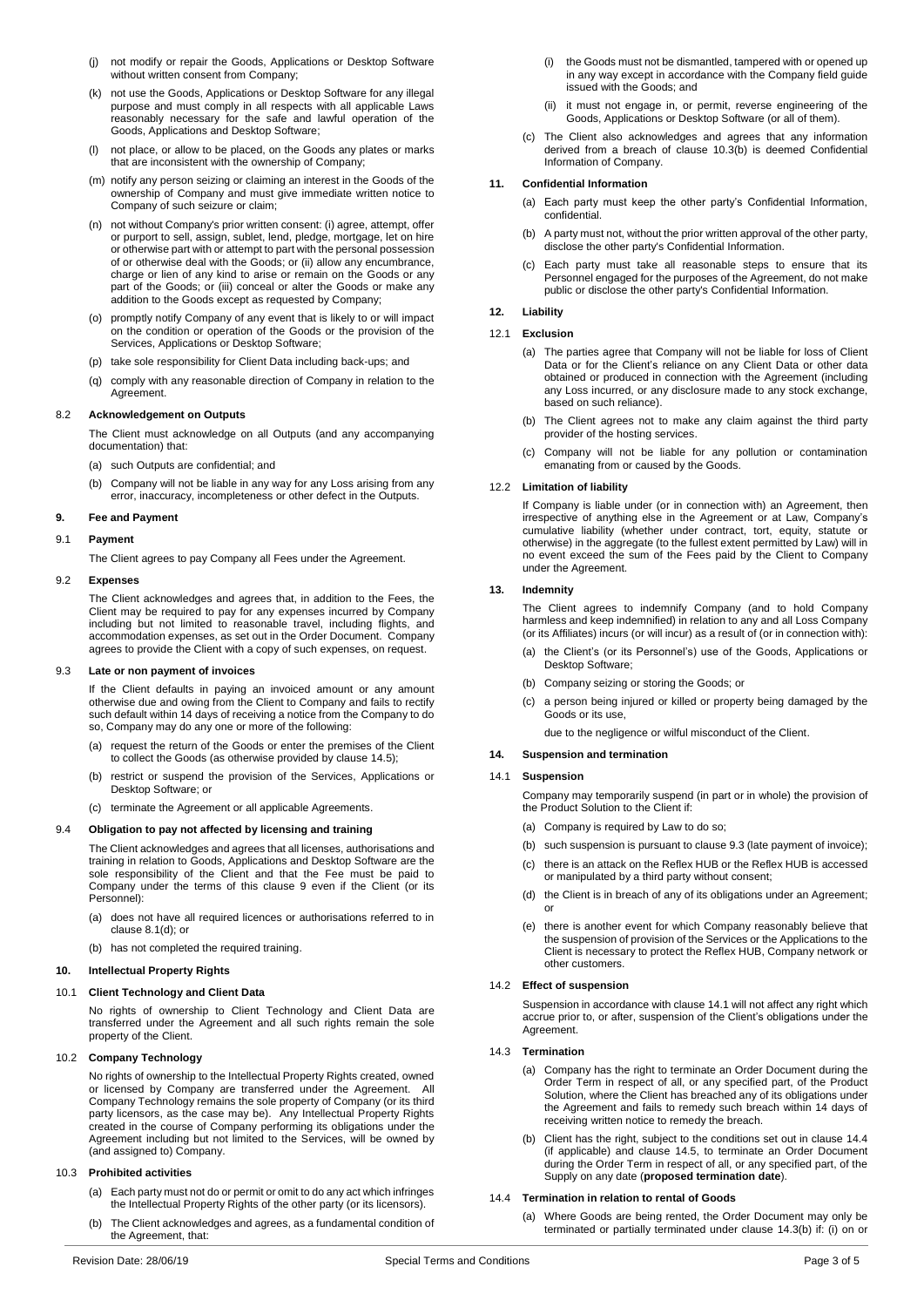prior to the proposed termination date, Client returns the Goods or the specified part of the Goods, at Client's expense, and in the condition required by clause  $8.1(e)$ , to Company at the specified address; or (ii) the Goods have been lost, and Company has been notified in accordance with clause [3.7\(j\).](#page-1-6)

(b) Where the Agreement is terminated under this claus[e 14.4](#page-2-1) as to part only of the Goods, Company will, acting reasonably, determine the amount due for the purposes of claus[e 14.4\(a\)](#page-2-8) and the revised rent in respect of the remainder of the Goods by reference to the proportion of the value, utility or other relevant measure of the part of the Goods to which termination applies.

#### <span id="page-3-0"></span>14.5 **Consequences of termination or expiration**

<span id="page-3-1"></span>Upon termination or expiration of an Order Document:

- (a) Client must immediately on or prior to the termination or expiration date (as the case may be) deliver any Goods, at Client's expense, to the address specified by Company from time to time or as stated in the Order Document;
- (b) if the Client does not comply with clause [14.5\(a\),](#page-3-1) Company may enter the Client's premises (or the premises of any associated company or agent of the Client) without liability for trespass and retake possession of any Goods;
- (c) any Services or Additional Services will cease;
- (d) any licence to an Application or Desktop Software will terminate;
- (e) all money due by the Client to Company under any Order Document must be paid in full;
- (f) where applicable, Client Data will be deleted from Company servers after a period of 6 months from the date of expiration or termination; the Client may request data to be deleted prior to this period or request for ongoing storage which will be charged on a per Mb basis.

#### <span id="page-3-2"></span>14.6 **Survival**

- (a) All obligations of Client under an Agreement will survive the expiration or termination of the Agreement to the extent required for full observance and performance.
- (b) The following clauses survive termination of the Agreements: clause [10](#page-2-9) (Intellectual Property Rights); clause [10.3](#page-2-2) (Confidentiality); clause [12](#page-2-10) (Liability); clause [13](#page-2-11) (Indemnity); clause [14.5](#page-3-0) (Consequences of Termination) and this clause [14.6.](#page-3-2)

#### **15. Force Majeure**

### 15.1 **Suspension of obligations**

If a party (**Affected Party**):

- (a) is prevented from, or delayed in, performance an obligation (other than an obligation of the Client to pay money) by an event of Exceptional Circumstance; and
- (b) the Affected Party as soon as possible after the event of Exceptional Circumstance notifies the other party providing particulars of:
	- (i) the event of Exceptional Circumstance;
	- (ii) the anticipated period of delay; and
	- (iii) the action (if any action is reasonably possible) the Affected Party intends to take to mitigate the effect of the delay,

then those obligations of the Affected Party are suspended for the duration of the event of Exceptional Circumstance.

#### 15.2 **Obligation on other party**

The party which is not the Affected Party must use all reasonable endeavours to remove or mitigate its Loss arising from, and the effects of, the event of Exceptional Circumstance.

#### **16. Notices**

Any notice to be given or made pursuant to the Agreement shall be in writing in the English language and may be signed by the authorised agent of the party giving the same and may be served either:

- (a) personally; or
- (b) by delivering the same by registered post to a party at its registered office or business premises or at any other address of which prior notification shall have been given by the addressee prior to the dispatch of the said notice and any notice given by post shall be deemed to have been received by the addressee at the expiration of two (2) Business Days after the same has been properly posted; or
- (c) by electronic mail, when the sender's computer reports that the message has been delivered to the electronic mail address of the addressee as provided on the party's website or as notified by one party to the other party from time to time; but if delivery is made after 5pm on a Business Day, then it must be treated as being received on the next Business Day.

#### **17. Miscellaneous**

## 17.1 **Severability**

If a provision of the Agreement is illegal, invalid, unenforceable or void in a jurisdiction it is severed for that jurisdiction and the remainder of the

## 17.2 **Application of indemnities**

Subject to any other provision of the Agreement, the indemnities in the Agreement are continuing obligations, independent from the other obligations under the Agreement and continue after the Agreement ends. It is not necessary for a party to incur expense or make payment before enforcing a right of indemnity.

#### 17.3 **Taxes**

Client must pay all taxes which may be payable or determinable in connection with the execution, delivery, performance of the Agreement or any payment or receipt contemplated by it.

## **18. Definitions**

Capitalised terms used but not defined herein have the meanings assigned to them in the General Terms and Conditions. Otherwise, the following terms have the meanings set out below:

#### **Client Data** means all data:

- (a) collected and stored by the Goods in the course of the Client's use; or
- (b) uploaded to an Application by the Client, as well as any Outputs.

**Client Technology** means the Intellectual Property Rights of the Client which are demonstrated to be created independently of an Agreement and the Company Technology.

**Company Technology** means all Intellectual Property Rights owned by Company, or licensed to Company by a third party, including but not limited to the Applications, Desktop Software, Goods and any Intellectual Property Rights created in the course of providing the Services.

**Confidential Information** means, in relation to each party (for the purposes of this definition, **Discloser**), all information disclosed by or on behalf of the Discloser, concerning or relating to:

- (a) is by its nature confidential;
- (b) is designated as confidential by the Discloser:
- (c) the recipient knows or ought to know is confidential,

but excluding any such information:

- (d) which is publicly known;
- (e) which is disclosed to the other party without restriction by a third party (other than the Discloser) and without any breach of confidentiality by that third party; or
- (f) which is developed independently by other party without reliance on any of the confidential information.

**Exceptional Circumstances** means a circumstance beyond the reasonable control of the parties which results in a party being unable to observe or perform on time an obligation under an Agreement. Such circumstances include, but are not limited to, the following:

- (a) adverse changes in government regulations;
- (b) any disaster or act of God, lightning strikes, atmospheric disturbances, earthquakes, floods, storms, explosions, fires and any natural disaster;
- (c) acts of war, acts of public enemies, terrorism, riots, civil commotion, malicious damage, sabotage and revolution, cyber attacks, viruses or malware, data loss as a result of the actions of a third party;
- (d) strikes or industrial disputes;
- (e) materials or labour shortage; and/or
- acts or omissions of any third party network providers (such as internet, telephony or power provider).

**Law** means any statute, rule, regulation, proclamation, order in council, ordinance, local law or by-law, whether:

- (a) present or future; or
- (b) state, federal or otherwise.

**Loss** or **Losses** means any loss (including Consequential Loss), claims, actions, liabilities, damages, expenses, diminution in value or deficiency of any kind whether direct, indirect or consequential.

**New IP** means any and all Intellectual Property Rights created in the course of, or in connection with an Agreement.

**Output** means any information, data, calculations, assessment, summary, dashboards, activity feeds or reports produced by any Applications or Services as a result of the Client's use of any Applications or Services.

**Order Term** means the duration of the Services, the rental of the Goods or the licence of the Application, as set out in an Order Document.

**Rate Card** means the rates for the Additional Services, as otherwise provided to the Client from time to time.

**Rental Commencement Date** means the date the rental of the Goods commenced, as otherwise set out in an Order Document.

Site means: (a) in the case of Goods, the location for delivery and collection (as the case may be) of the Goods or any other place at any